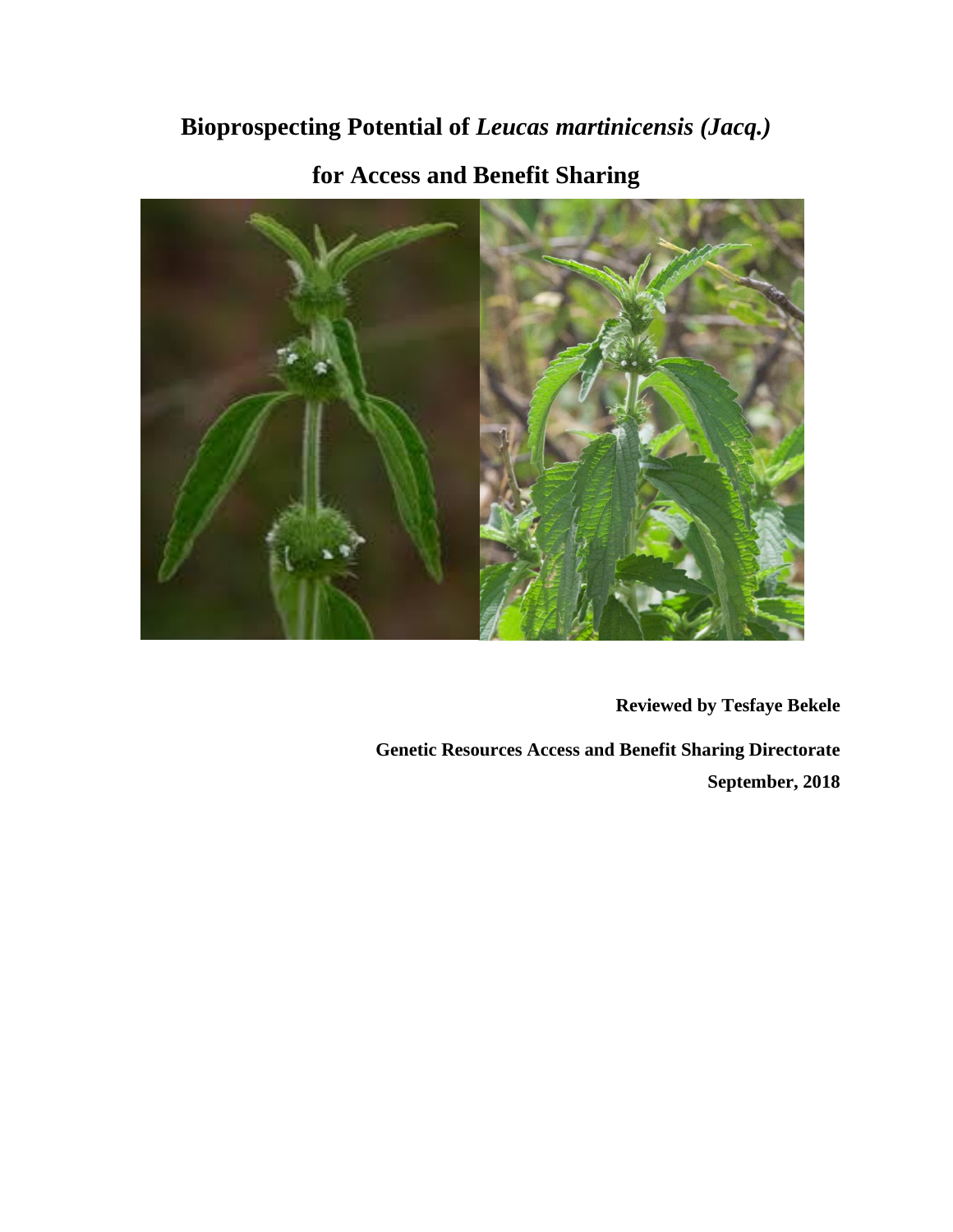### **1. Introduction**

The National Competent Authority, the Ethiopian Biodiversity Institute (EBI), through the Access Benefit Sharing Directorate, plays a practical role in the implementation of the Nagoya Protocol on Access and Benefit Sharing of Genetic Resources and Associated Community Knowledge. Based on Proclamation No 482/2006 and Regulation 169/2009 (Access to Genetic Resources and Community Knowledge and Community Rights), Ethiopia has been implementing the access and benefit sharing objective of the CBD.

The Access and Benefit Sharing provisions of the Convention on Biological Diversity (CBD) are designed to ensure that the physical access to genetic resources is facilitated and that the benefits obtained from their use are shared equitably with the providers. In some cases, this includes valuable traditional knowledge associated with genetic resources owned by the indigenous local community. The objective of this review is to encourage the bioprospectors to use this identified potentially valuable genetic resource for medicinal, pharmaceutical and industrial uses through ABS agreement.

#### **2. Plant Description**

*Leucas martinicensis* is an erect annual herb growing up to 1 m tall, with white flowers that bear spiny calyces. The plant is locally named "Ras Kimir" in Amharic (Ermias Dagne, 2009). The lamina is oval lanceolate with strongly serrated margin. The whole plant is pubescent. The flowers are assembled in axillary glomeruli surrounding the stem. The leaves are simple, opposite and decussate along the stem. They are held by long petioles, 5 to 20 mm long. The lamina is oval to lanceolate, measuring 4 to 9 cm long and 2 to 4 cm wide. The margin is sharply serrated. The plant multiplies from a small number of individuals producing many seeds. It also multiplies from many late and undeveloped individuals during flowering, but largely increases the soil seed bank [\(http://plants.jstor.org/stable/10.5555/al.ap.upwta.3\\_30\)](http://plants.jstor.org/stable/10.5555/al.ap.upwta.3_30).

## **3. Ecology and distribution**

*Leucas martinicensis* is commonly distributed throughout the disturbed bushland and grassland, savannas, weed in cultivations at an altitude of up to 2500m above sea level. It is widely distributed in Tigray, Amhara, Oromia and SNNP Regions (Hedberg *et al*., 2006).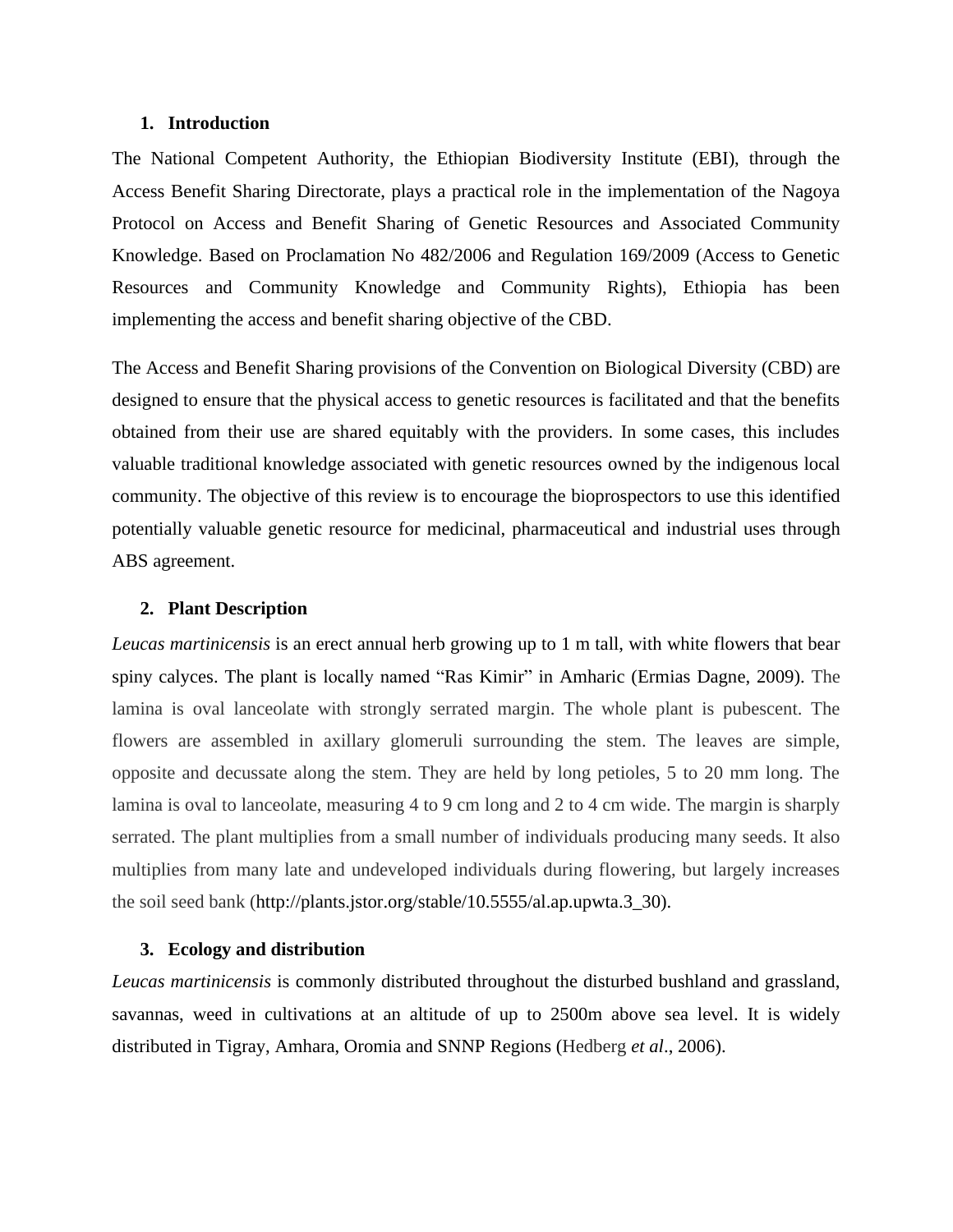## **4. Significance**

*Leucas martinicensis* has been used traditionally to treat diverse medical ailments.

#### **4.1. Medicinal value**

*Leucas martinicensis* is reported to have phytochemical compounds like saponins, tannins and flavonoids (Timothy *et al*., 2016; Muhammad *et al*., 2012; Eze *et al*., 2013). The decoction of its leaves is used in traditional medicine to treat many ailments such as kidney disorders, rheumatism, inflammations, cough, diarrhoea, fevers, skin rashes, epilepsy and convulsions (Minja, 1999; Agra *et al*., 2007; Ugwah-Oguejiofor *et al*, 2015). Besides, pharmacological studies revealed that *Leucas species has* antimalarial (Valsaraj *et al*., 1997), anti-inflammatory (Reddy *et al*., 1986) and antidiabetic (Saha *et al*., 1998), properties. The crushed leaves of *Leucas* species can be applied to wounds, sores, especially those of the eyes and nose, chronic skin diseases, such as psoriasis and scabies. The crushed leaves are also used to treat mild fevers, colds, rheumatism and snake bites, and as a decoction against roundworm, mainly for children. The plant is reported to have antibacterial and antifungal properties as it is used to prevent diarrhea around Yabello areas in Ethiopia (Muhammad *et al,* 2012). Ugwah-Oguejiofor *et al*. (2015) reported that *Leucas martinicensis* as having anticonvulsant and sedative activities and thus partly lend pharmacological credence to the use of the plant extract in traditional medicine in the treatment of epilepsy and convulsions.

#### **4.2. Pharmaceutical and Industrial uses**

The chemical study on volatile oil extracted from *Leucas martinicensis* showed that it is suitable for use in pharmaceuticals, cosmetic and food products such as lotions, creams, cantimos mosquito repellant, soaps, shampoos, rinses, gargles, candies.

Therefore, the active parts including roots, seeds, stem, leaves, and whole plant parts of *Leucas martinicensis* has a bioprospecting potential.

## **References**

Agra, M.F., Freitas, P.F. and Barbosa-filho, J.M. (2007). Synopsis of the plants known as medicinal and poisonous in Northeast of Brazil. *Brazilian Journal of Pharmacognosy*  **17**(1): 114-140.